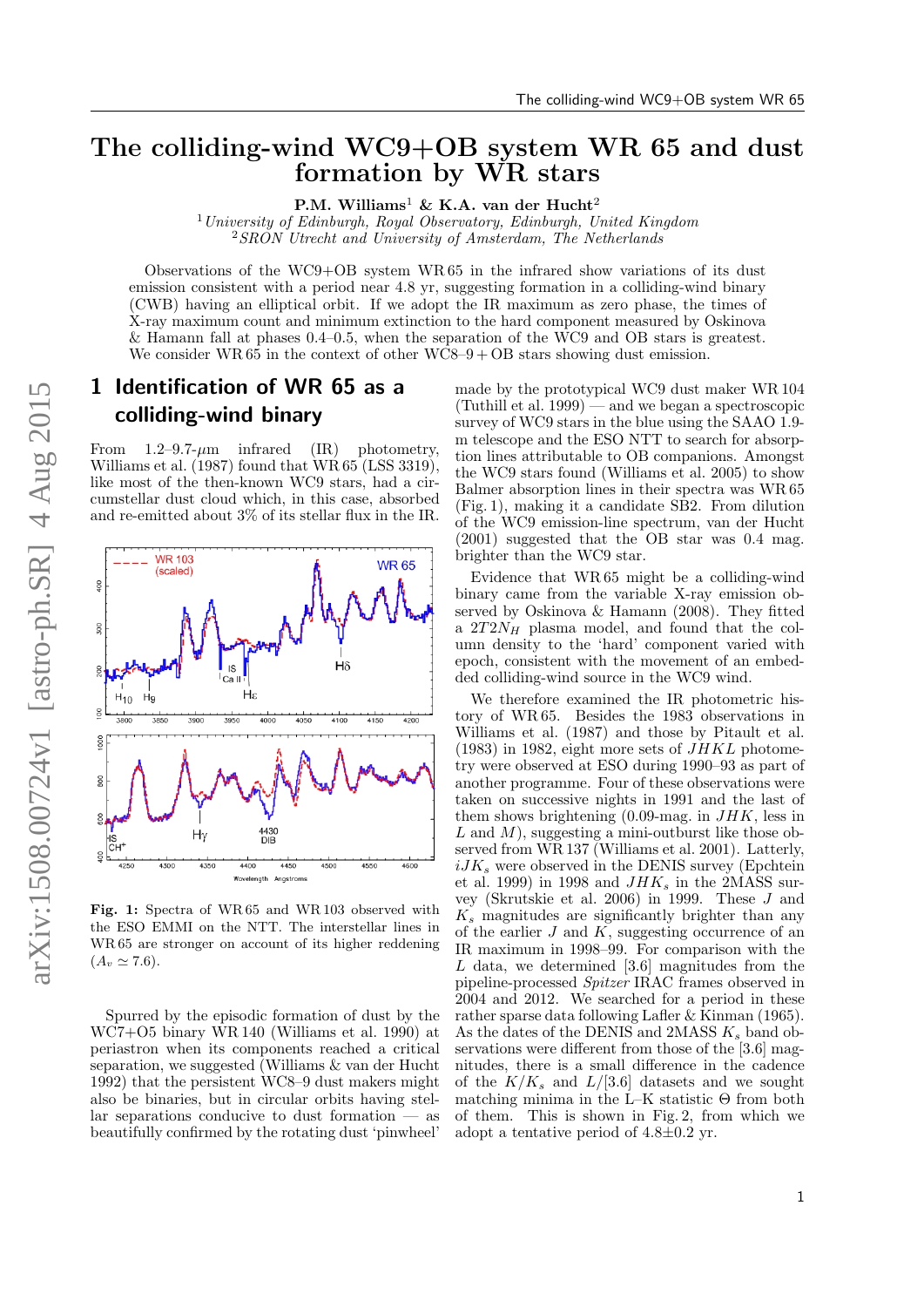<span id="page-1-0"></span>

Fig. 2: Lafler-Kinman period search on K and L-band photometry with adopted 4.8-yr period marked  $(†)$ .

<span id="page-1-1"></span>

Fig. 3: IR K (⊙) and  $K_s$  (◇) photometry together with X-ray count rates (⊕) from [Oskinova & Hamann](#page-2-6) [\(2008\)](#page-2-6), all phased to a period of 4.8 yr and taking 1979.4 as zero. (The straight lines joining the observations are drawn just to guide the eye.)

The phased IR  $(K)$  magnitudes and X-ray count rates are plotted in Fig. [3](#page-1-1) using our IR period of 4.8 yr and arbitrarily adopting  $T_0 = 1979.4$ , so as to place the brightest IR flux, the DENIS observation, at phase zero. The IR maximum is broad but poorly defined; more IR observations are needed to define the IR light curve and period. At minimum, the IR spectral energy distribution (SED) still shows dust emission. The X-ray emission remains faint during IR maximum, when the wind-collision source would have been most deeply buried in the WC9 wind. The rise to X-ray maximum correponding to minimum column density to the 'hard' component occurs as the system approaches apastron, but the steepness of the rise suggests that we are observing it through a hole in the WC9 wind formed by the O star wind sweeping through our line-of-sight. Further X-ray observations are needed to define the light curve and map the wind-collision region (WCR). Above all, we need an orbit to allow a comprehensive picture to be developed. The period near 4.8 yr makes WR 65 a tractable source for a study on a reasonable timescale; it is the only WC9 system known to have periodically variable dust emission (cf. Table [1\)](#page-1-2).

Colliding stellar winds can also produce nonthermal radio emission, observable if the WCR lies sufficiently far out in the stellar wind, especially in wide, long period systems. The observable emission may vary during the orbit [\(Dougherty & Williams](#page-2-12) [2000\)](#page-2-12) in systems of intermediate period. Our suggested 4.8-yr period lies in that range. The marginal 3.5-cm detection  $(0.37\pm0.14 \text{ mJy})$  by [Leitherer et al.](#page-2-13) [\(1997\)](#page-2-13) is consistent with the free-free emission from the wind of WR 65, 0.35 mJy, which we estimated by scaling the observed flux from  $\gamma$  Vel to the distance (3.3 kpc) of WR 65. The date of the observation corresponds to phase 0.31 on our suggested ephemeris, when the low X-ray flux implies that the wind extinction to the WCR and any non-thermal radio source is still high. We suggest that re-observation at a more favourable phase may well reveal non-thermal radio emission from WR 65.

<span id="page-1-2"></span>Tab. 1: Wolf-Rayet stars showing periodic dust emission. The IR photometric periods of WR 140 and WR 137 are supported by RV periods [\(Fahed et al.](#page-2-14) [2011;](#page-2-14) Lefèvre et al.  $2005$ ) and that of WR 98a by its pinwheel rotation [\(Monnier et al.](#page-2-16) [1999\)](#page-2-16).

| <b>WCE</b>   | WC7          | WC8           | WC9            |
|--------------|--------------|---------------|----------------|
| (P/yr)       | (P/yr)       | (P/yr)        | (P/yr)         |
| HD 36402     | WR 140       | WR 98a        | <b>WR 65</b>   |
| $(4.7)^{a}$  | $(7.94)^{b}$ | $(1.54)^c$    | $({\sim 4.8})$ |
| WR 19        | WR 137       | WR 48a        |                |
| $(10.1)^{d}$ | $(13.05)^e$  | $(\sim 32)^f$ |                |

Refs:  $a$  [Williams et al.](#page-2-1) [\(2013a\)](#page-2-17);  $b$  Williams et al. [\(1990\)](#page-2-1);  $c$  [Williams et al.](#page-2-18) [\(2003\)](#page-2-18);  $d$  [Veen et al.](#page-2-19) [\(1998\)](#page-2-19); <sup>e</sup> [Williams et al.](#page-2-20) [\(2001\)](#page-2-8); <sup>f</sup> Williams et al. [\(2012\)](#page-2-20)

## 2 Relation to other persistent dust-making WC8–9 stars.

From their 'pinwheel' images of WR 104, [Tuthill](#page-2-21) [et al.](#page-2-21) [\(2008\)](#page-2-21) showed that the dust was made by stars moving in a circular orbit and that the IR flux, and hence dust formation rate, did not vary with orbital phase. Also, the long-term (1982–1997) photometric history of WR 104 from 14 observations show a dispersion of only  $\Delta K = 0.04$  mag. We have compiled long-term IR photometric histories of 12 other WC8–9 dust-makers. The only one to show systematic variability is WR 112 (CRL 2104), which may have a period near 12.3 yr (Fig. [4\)](#page-2-22). This period is